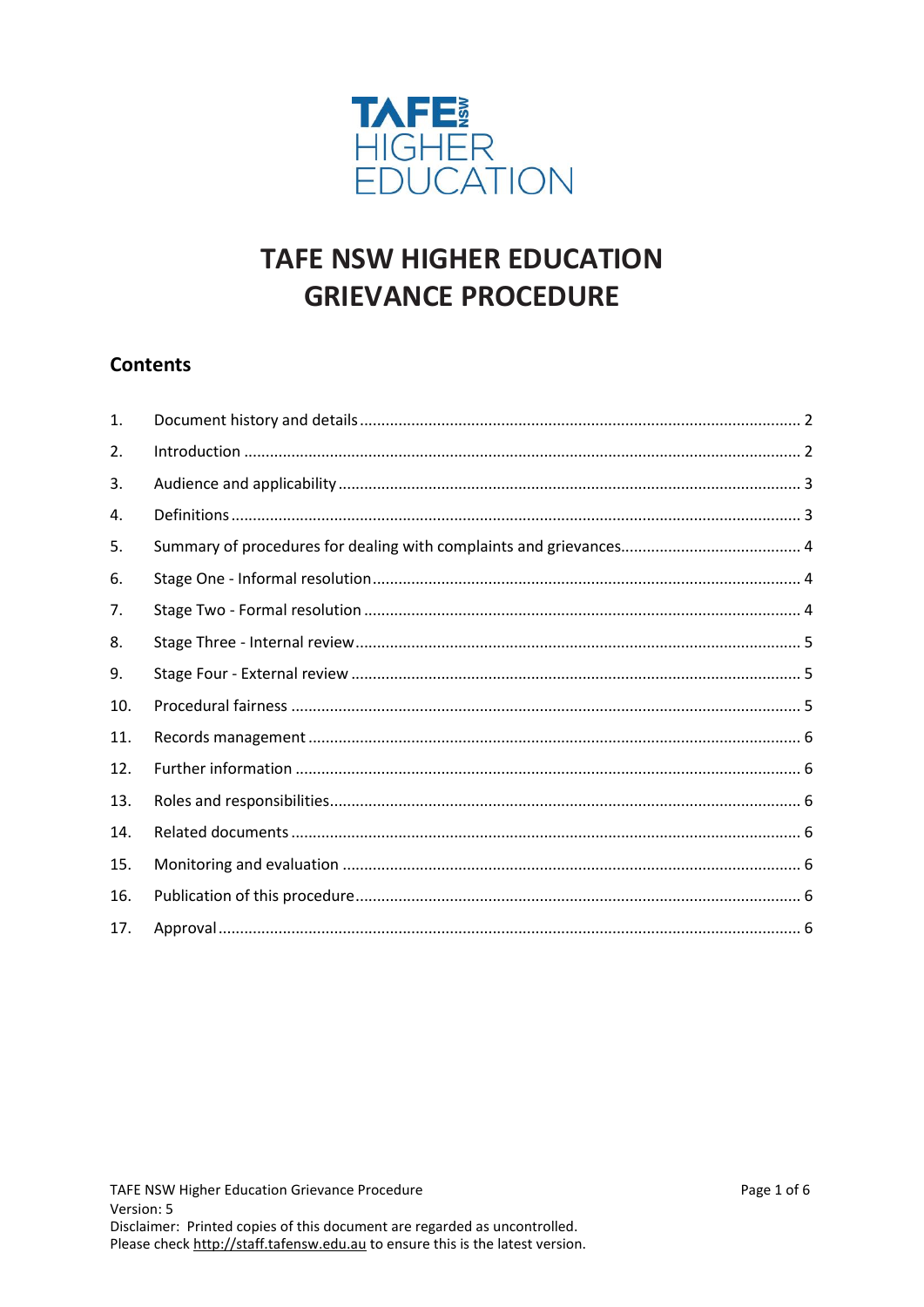#### <span id="page-1-0"></span>**1. Document history and details**

Version 5: 2 December 2021

Commencement date: Semester 1 2022

#### <span id="page-1-1"></span>**2. Introduction**

- 2.1 This procedure describes the TAFE NSW Higher Education requirements for making and resolving complaints or grievances.
- 2.2 The TAFE NSW Higher Education grievance procedure supplements the TAFE NSW Complaints Management Procedure.
- 2.3 All current students enrolled in a TAFE NSW Higher Education qualification are entitled to make a complaint or raise a grievance in relation to academic or non-academic matters.
- 2.4 Persons seeking to enrol in a TAFE NSW Higher Education qualification are entitled to make a complaint or raise a grievance in relation to non-academic matters.
- 2.5 Persons making a complaint or raising a grievance are entitled to have the matter dealt with sensitively and promptly.
- 2.6 Students enrolling into TAFE NSW Higher Education qualifications will be given information about complaint and grievance procedures during orientation.
- 2.7 Complaints or grievances may arise from any aspect of the services provided by TAFE NSW Higher Education in relation to academic and non-academic matters including but not limited to:
	- marks awarded for an assessment
	- results awarded for a subject
	- outcomes of an application for the awarding of credit, recognition of prior learning (RPL) or advanced standing
	- outcomes of an application for admission
	- breaches of conduct and/or legislation such as:
		- o harassment
		- o vilification
		- o discrimination
		- o handling of personal information
		- o exclusion from events and facilities.
	- issues related to international student enrolments such as:
		- o cancellation of enrolment
		- o complaints about international education agents.
- 2.8 Complainants and respondents may be accompanied by an appropriate support person if desired when attending any meetings with TAFE NSW staff in relation to a complaint or grievance.
- 2.9 TAFE NSW Higher Education will not victimise or discriminate against any complainant or respondent to a complaint or grievance.

TAFE NSW Higher Education Grievance Procedure **Page 2 of 6** and 2 of 6 Version: 5 Disclaimer: Printed copies of this document are regarded as uncontrolled. Please check [http://staff.tafensw.edu.au](http://staff.tafensw.edu.au/) to ensure this is the latest version.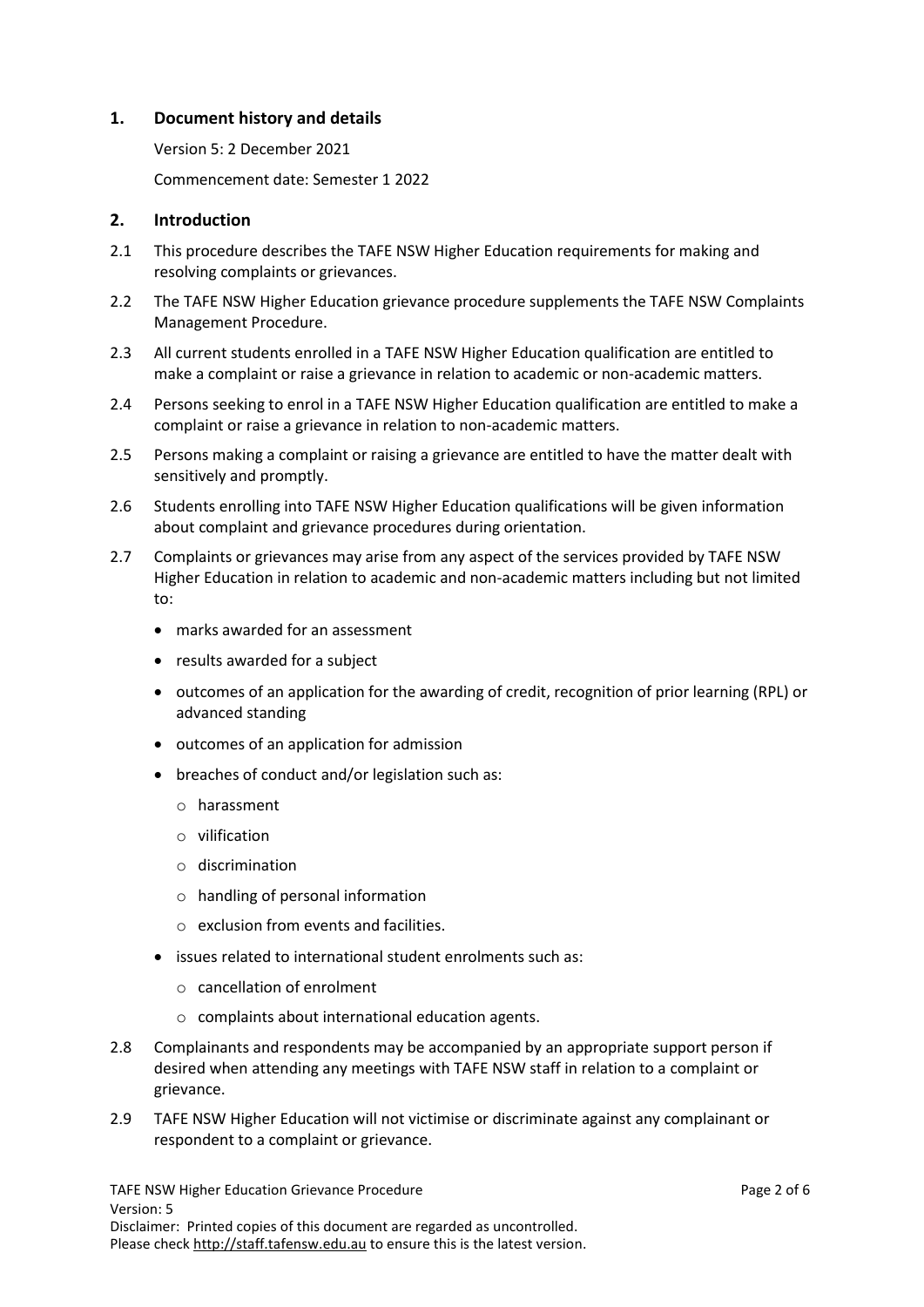- 2.10 It is preferable but not essential that the complainant's name is included in the complaint or grievance. The complainant should be aware that, in some instances, a complaint or grievance cannot proceed if it is anonymous, or if the complainant requests that their identity be withheld.
- 2.11 At all stages of the process a written explanation will be provided by TAFE NSW Higher Education for decisions and actions taken as part of the complaint or grievance management process.

# <span id="page-2-0"></span>**3. Audience and applicability**

- 3.1 This procedure applies to:
	- all students enrolled, or seeking to enrol, in TAFE NSW Higher Education courses; and
	- all staff teaching and/or managing TAFE NSW Higher Education courses in TAFE NSW campuses.

#### <span id="page-2-1"></span>**4. Definitions**

| <b>Academic Council</b>                                      | Responsible for academic policy making, academic administration,<br>oversight of the educational process and control over the administration of<br>TAFE NSW Higher Education curriculum to allow educational objectives to<br>be achieved. |
|--------------------------------------------------------------|--------------------------------------------------------------------------------------------------------------------------------------------------------------------------------------------------------------------------------------------|
| <b>Academic staff</b>                                        | Dean of Higher Education, Course Coordinators, Teachers                                                                                                                                                                                    |
| Course<br>Coordinator                                        | The manager of a TAFE NSW Higher Education course, who has overall<br>responsibility for course and student management at the delivering<br>campus.                                                                                        |
| Complainant                                                  | The person making the complaint or grievance.                                                                                                                                                                                              |
| Complaint                                                    | A complaint is an expression of dissatisfaction made to TAFE NSW where a<br>response or resolution is explicitly or implicitly expected or required by<br>legislation.                                                                     |
| Dean                                                         | Responsible for overseeing and reporting to the Academic Council on a<br>range of TAFE NSW Higher Education academic matters, student<br>management, course implementation and professional development of<br>staff.                       |
| Grievance                                                    | A grievance is the event or situation that causes a person to lodge a<br>complaint.                                                                                                                                                        |
| <b>Head of TAFE</b><br><b>NSW Higher</b><br><b>Education</b> | Overall responsibility for TAFE NSW Higher Education programs and point<br>of contact between TAFE NSW and TEQSA.                                                                                                                          |
| Respondent                                                   | The person the complaint or grievance is made about.                                                                                                                                                                                       |
| <b>TAFE NSW Higher</b><br><b>Education</b>                   | TAFE NSW Higher Education is the registered trading name of the<br>Technical and Further Education Commission as a higher education<br>provider.                                                                                           |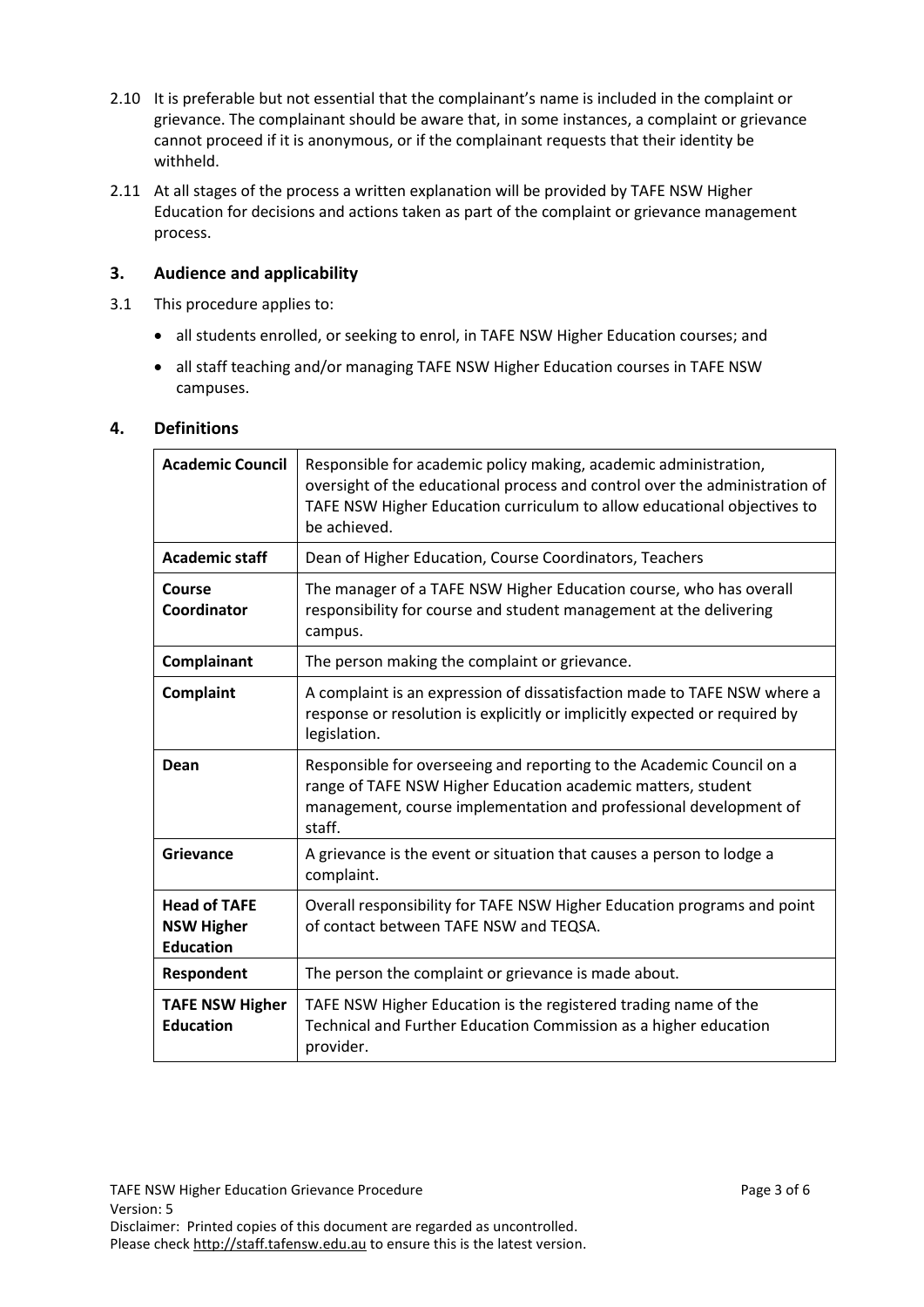# <span id="page-3-0"></span>**5. Summary of procedures for dealing with complaints and grievances**

- 5.1 There are four possible stages involved in resolving complaints or grievances:
	- Stage 1 informal resolution;
	- Stage 2 formal resolution;
	- Stage 3 internal review;
	- Stage 4 external review.
- 5.2 Complaints can be made:
	- orally in person or by telephone; or
	- in writing via email or by completing the online TAFE NSW complaints form.
- 5.3 Before proceeding with making a complaint or grievance, the complainant should:
	- read and understand the relevant TAFE NSW Higher Education procedures;
	- ensure that all matters are discussed as quickly as possible and as close as possible to the source of the problem;
	- ensure that there are grounds for the complaint or grievance as defined in the relevant TAFE NSW Higher Education procedures.

#### <span id="page-3-1"></span>**6. Stage One - Informal resolution**

- 6.1 Attempts should be made to resolve the complaint or grievance informally at the campus.
- 6.2 Complaints or grievances in relation to academic matters should be discussed with the Course Coordinator in the first instance.
- 6.3 Complaints or grievances in relation to non-academic matters should be discussed with a relevant TAFE staff member in the first instance. This could be the Course Coordinator, a TAFE counsellor or campus Student Services Manager.
- 6.4 The TAFE NSW staff member at the campus will record the concerns so they can be dealt with confidentially and promptly.
- 6.5 The TAFE NSW staff member handling the complaint or grievance will advise the complainant of the outcome of the complaint or grievance.

# <span id="page-3-2"></span>**7. Stage Two - Formal resolution**

- 7.1 If a complaint or grievance cannot be resolved informally at the campus, complainants can submit a formal written complaint or grievance to the Dean of Higher Education.
- 7.2 Any complaint made via the TAFE NSW online complaints form that relate to TAFE NSW Higher Education will be referred to the Dean of Higher Education to be dealt with as a formal complaint in accordance of this procedure.
- 7.3 The Dean of Higher Education will review the complaint or grievance on its merits and may request further information from relevant TAFE NSW staff and/or the complainant.
- 7.4 The Dean of Higher Education will advise the complainant in writing within four weeks of receiving the complaint or grievance of the outcome of the complaint or grievance, reasons for the outcome and options for appeal.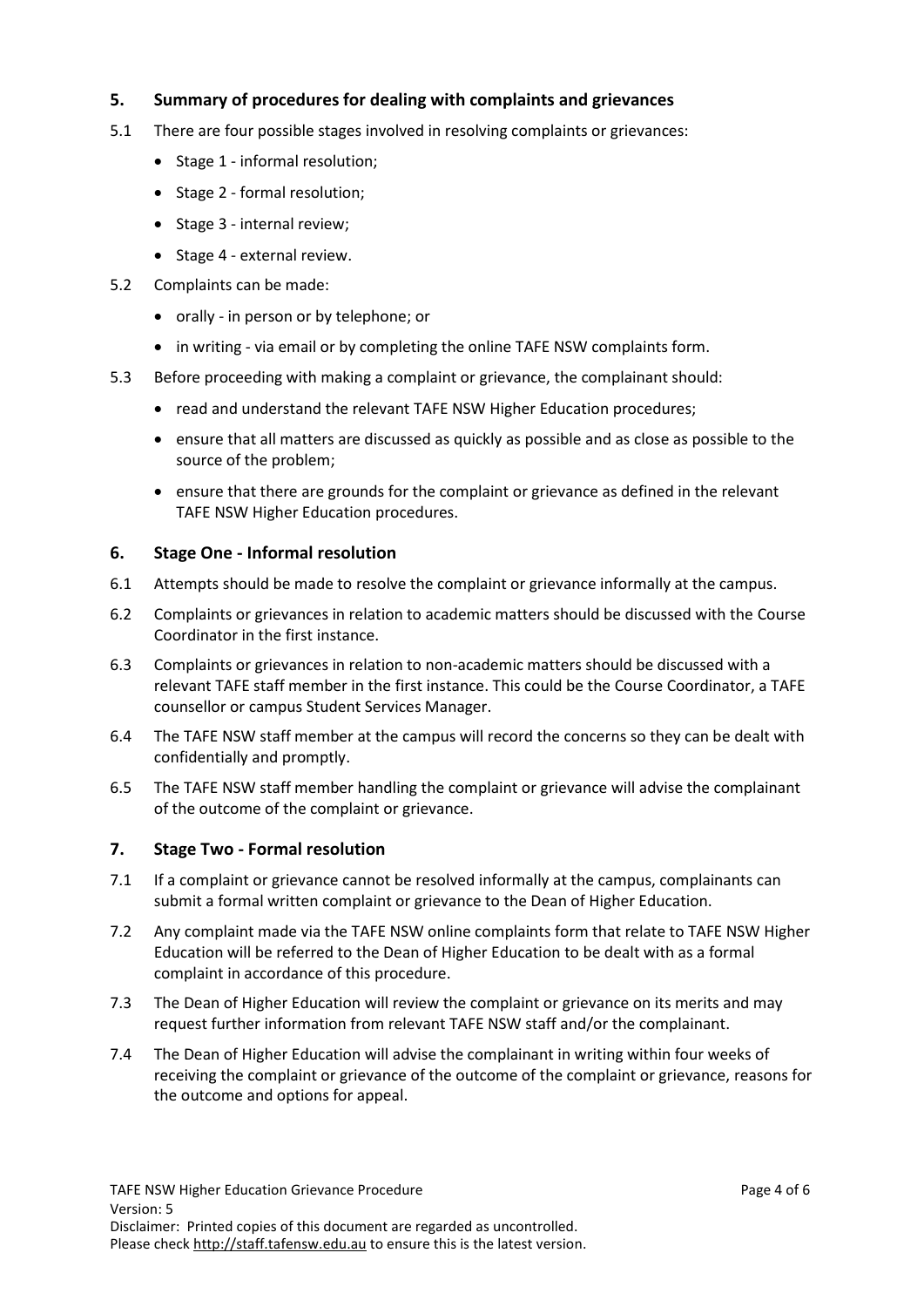#### <span id="page-4-0"></span>**8. Stage Three - Internal review**

- 8.1 If a complaint or grievance cannot be resolved through formal procedures or if the complainant is not satisfied with the outcome of the formal resolution process, the complainant can submit a written request for review of the complaint or grievance to the Head of TAFE NSW Higher Education within three weeks of the date of the written response under Section 7.4 above.
- 8.2 The request for review of the complaint or grievance must include valid and sufficient reasons for requesting the review.
- 8.3 The Head of TAFE NSW Higher Education may nominate an independent review officer to undertake a review of the complaint or grievance.
- 8.4 The Head of TAFE NSW Higher Education or nominee will review the grievance on its merits and may request further information from relevant TAFE NSW staff and/or the complainant.
- 8.5 The Head of TAFE NSW Higher Education will advise the complainant in writing of the outcome of the complaint or grievance, and options for external review, within four weeks of receiving the written request for review.

#### <span id="page-4-1"></span>**9. Stage Four - External review**

- 9.1 If not satisfied with the outcome of the internal review, the complainant may seek a review through independent external avenues of appeal.
- 9.2 External bodies that the complainant can appeal to, depending on the nature of the grievance, include, but are not limited to:
	- NSW Ombudsman
	- Overseas Students Ombudsman
	- Anti-Discrimination Board of NSW
	- Australian Human Rights Commission
	- Tertiary Education Quality Standards Agency

#### <span id="page-4-2"></span>**10. Procedural fairness**

- 10.1 TAFE NSW Higher Education will ensure procedural fairness at all times during the managing of a grievance.
- 10.2 TAFE NSW has a zero tolerance approach towards harm, abuse or threats directed towards TAFE NSW employees or third parties by complainants. Conduct of this type will be dealt with in accordance with the TAFE NSW Complaints Management Procedure and in accordance with TAFE NSW's duty of care towards its staff and others and its obligation to manage workplace safety.
- 10.3 Unreasonable complaints and/or repeated complaints will be managed in accordance with TAFE NSW Complaints Management Policy and Procedure and may result in TAFE NSW restricting or terminating a complainant's access to TAFE NSW on the grounds of unreasonable conduct.